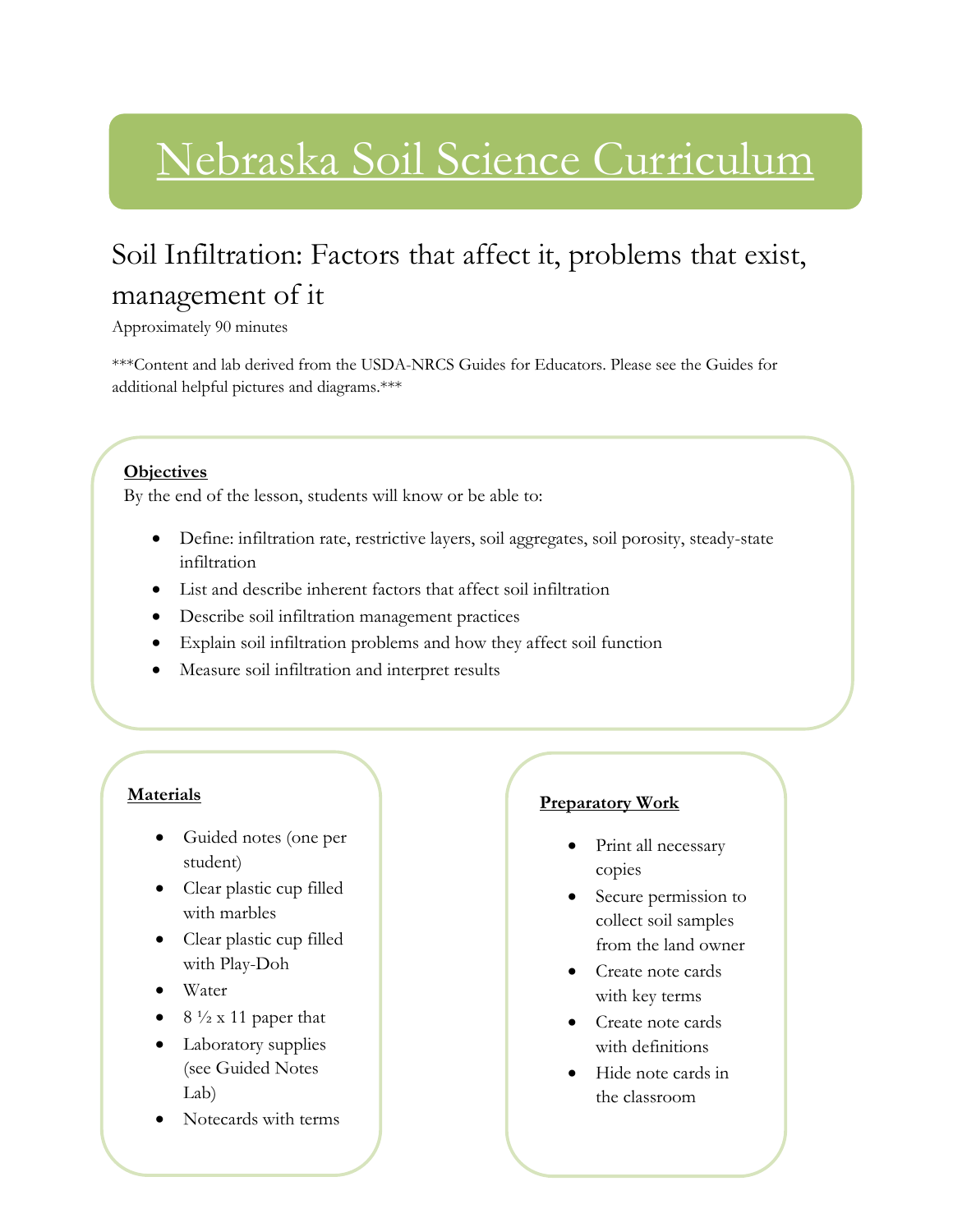#### Enroll the Participants – Approximately 4 minutes

Set up the clear plastic cups – one filled with marbles, the other with Play-Doh – in an area where they are visible to all students.

l

Ask students to hypothesize which cup will provide the quickest flow rate of the water.

Pour an equal amount of water into each of the cups and encourage students to monitor the two rates.

Use the following questions to facilitate a conversation with the students:

What caused one rate to be faster than the other? How might this demonstration be comparable to how water and soil interact together?

Inform students that during this lesson, the class will explore soil infiltration rates, what affects, problems that exist and management of it.

Provide the Experience – Defining key terms – Approximately 3 minutes

Direct students to search the room for note cards with key terms and definitions on them for this lesson.

Instruct students to work together to match the terms and definitions.

Label the Information – Approximately 5 minutes

Review the terms and definitions using the accompanying PowerPoint or the information found here:

Infiltration Rate: a measure of how fast water enters the soil, typically expressed in inches per hour but recorded in minutes for each inch of water applied to the soil surface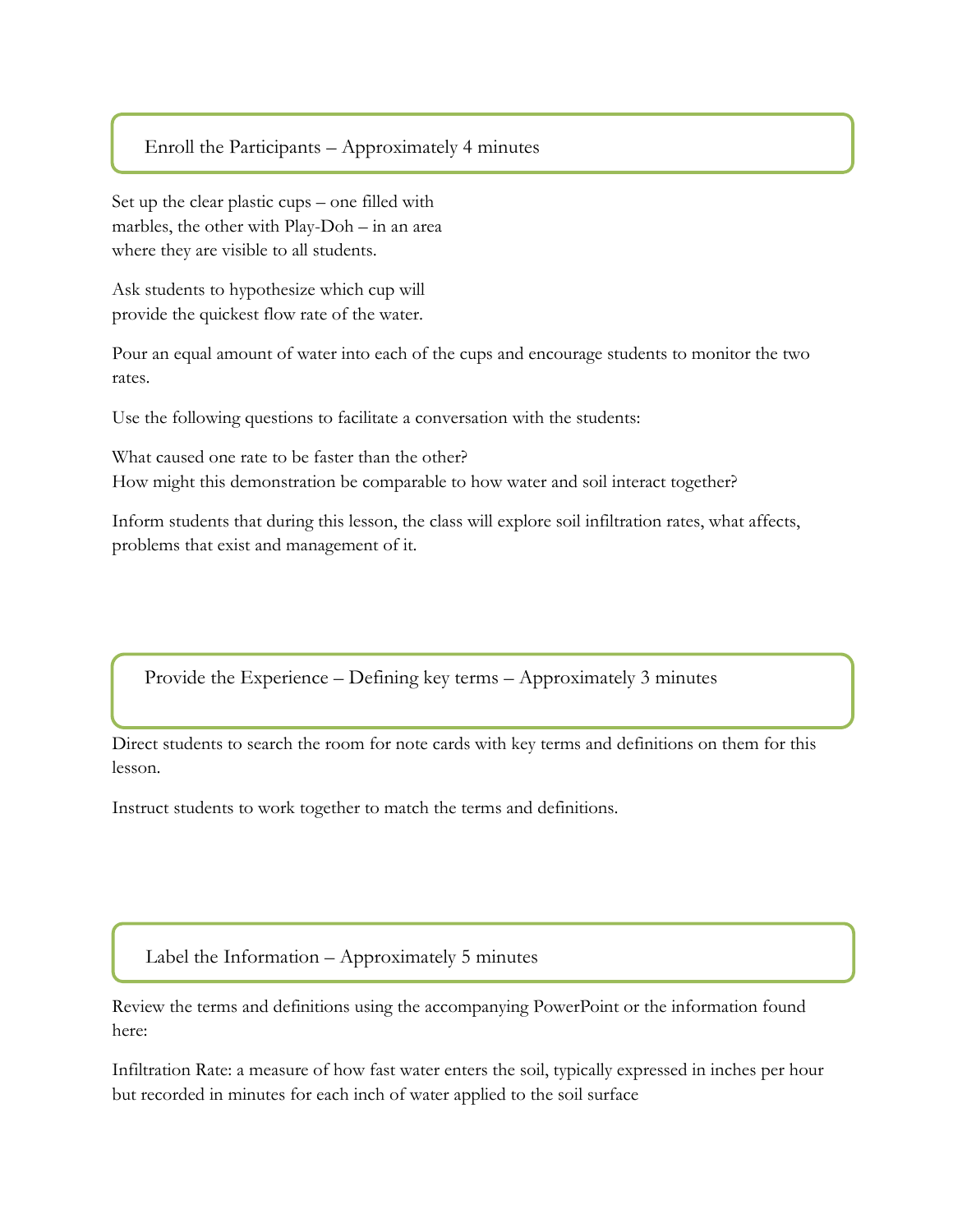Restrictive Layers: compacted layers and layers of dense clay, bedrock or other restrictive features than limit infiltration below the surface of the soil.

Soil Aggregates: soil particles held together by organic matter and related substances. Well aggregated soils have higher infiltration rates and are less prone to erosion.

Soil Porosity: Amount of pore space in the soil. Soils with higher porosity have more pore space and higher infiltration rates than those with lower porosity.

Steady-State Infiltration: The infiltration rate is steady and does not increase or decrease as more water is added. It typically occurs when the soil is nearly saturated.

Demonstrate the Relevance – Approximately 3 minutes

Instruct students to discuss with someone near them how each of the terms might affect plant growth in soils.

Provide the Experience – Inherent Factors Affecting Soil Infiltration – Approximately 2 minutes

Refer back to the cup of marbles and cup of clay.

Ask the students the following questions:

Which material as larger pore space? How does pore space affect infiltration rate?

Label the Information – Approximately 2 minutes

Share the following information with the students:

Soils with a sandy texture has large pores and water moves through it quickly, like the marbles.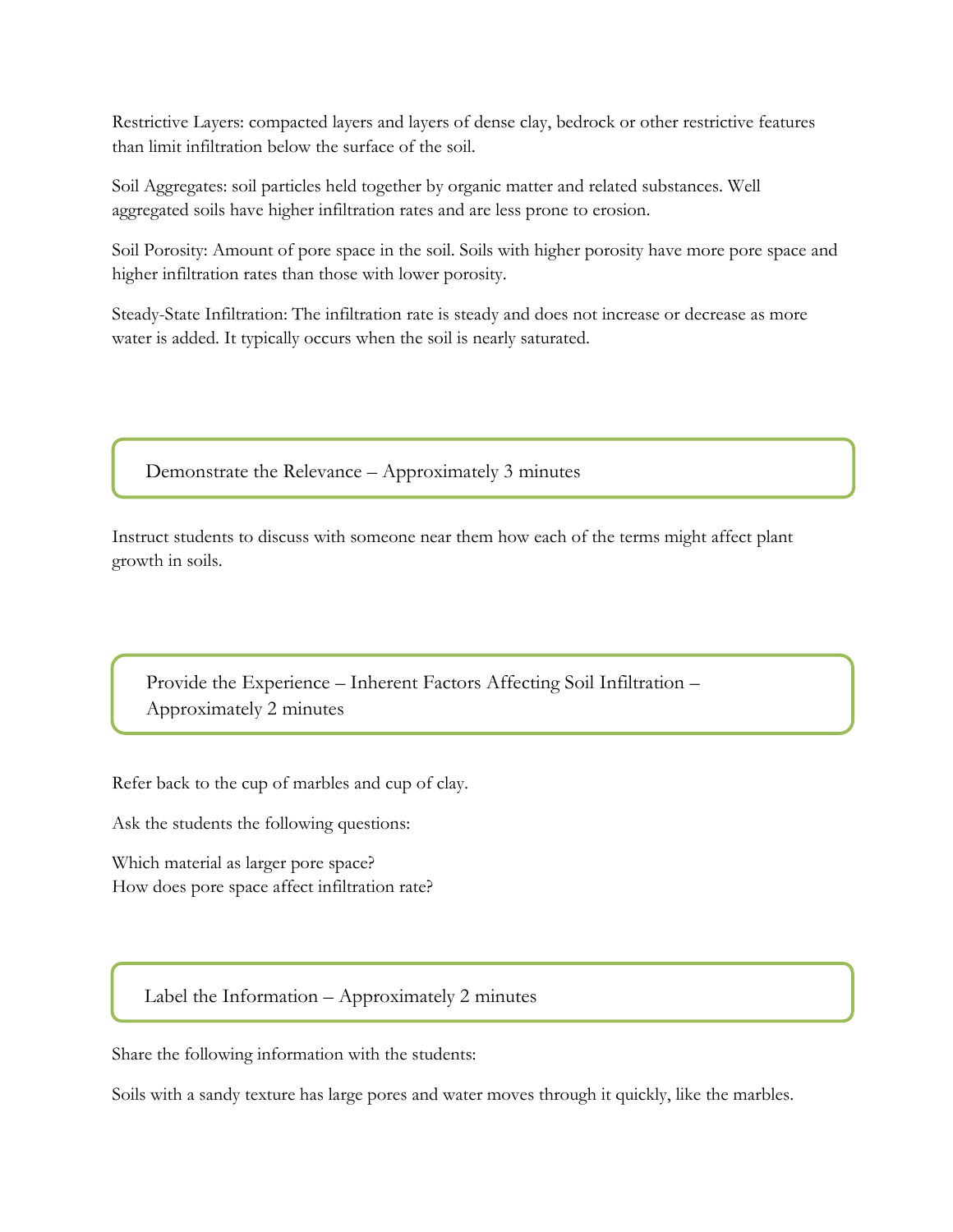Soils with a clayey texture has small pores and water moves through it slowly, like the Play-Doh. Soil texture, as discovered in the previous labs, is an inherent factor, meaning it cannot be changed.

Demonstrate the Relevance – Approximately 4 minutes

Ask students to predict what type of soil they believe exists around the school, in their yard, in their fields, etc. Elicit responses.

Provide the Experience – Managing Soil Infiltration – Approximately 4 minutes

Share with students that management practices affect the following:

Surface crusting Compaction Soil Organic Matter

Ask students to discuss how surface crusting, compaction and soil organic matter might affect infiltration rates.

Label the Information – Approximately 15 minutes

Share the following information with the students and encourage them to add it to their guided notes:

- Soil crusting
	- o Soils dry out, causing pore space to increase as cracks form
	- o Water fills the cracks quickly, wetting the soil
	- o As water becomes wetter, the infiltration rate slows because of restrictive layers
- Compaction
	- o Results from equipment and tillage practices
	- o Minimizes pore space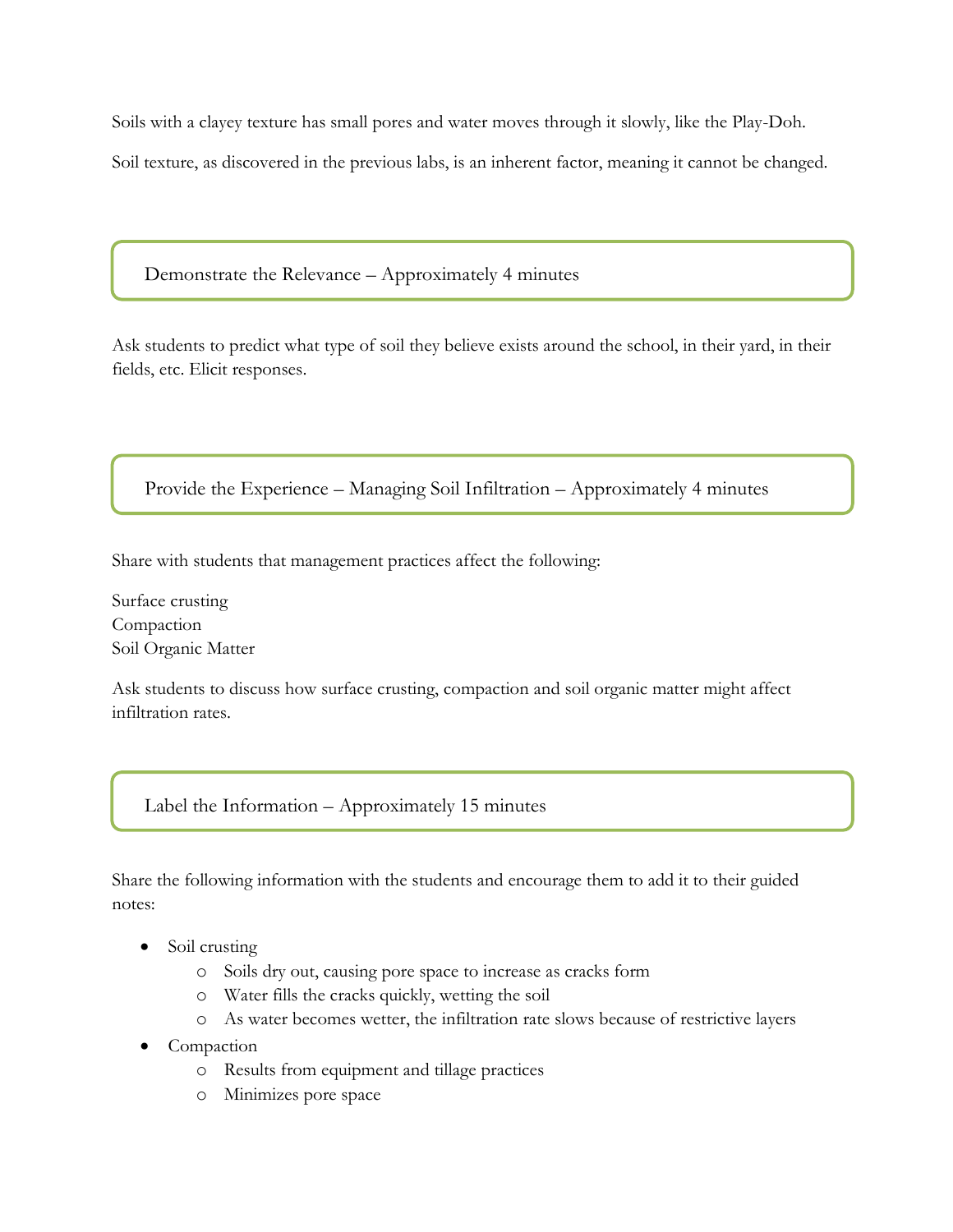- o Slows water movement through the soil profile
- Soil Organic Matter
	- o Bare soil is more drastically affected by erosion by rain drops
	- o Dislodged soil particles fill in and block surface pores
	- o OM binds soil particles together, forming aggregates; aggregates increase porosity and infiltration rates
	- o OM encourages a living environment for organisms such as earthworms; organisms move about in the soil and increase pore space
- Improve Infiltration Rates by
	- o Avoiding soil disturbance and equipment operation when soils are wet
	- o Using designated field roads or rows for equipment traffic
	- o Reducing the number of trips across the space
	- o Sub-soiling to break up existing compacted layers
	- o Using continuous no-till
	- o Adding solid manure or other organic materials
	- o Using rotations with high-residue crops, such as corn and small grain and perennial crops, such as grass or alfalfa
	- o Planting cover crops and green manure crops
	- o Farming on the contour
	- o Establishing terraces to minimize run-off and erosion

Demonstrate the Relevance – approximately 3 minutes

Instruct students to identify something their family does (in their fields, garden or yard) or something another individual in the community does to minimize soil compaction. Also consider challenging students to identify something they could do.

Provide the Experience – Soil Infiltration Problems – Approximately 5 minutes

Divide students into five small groups and provide each group with one of the following soil infiltration problems. Instruct each groups to discuss and be prepared to present what the problem could cause and potential solutions.

Rainfall rate exceeds the soil's infiltration capacity Runoff moves downslope or causes ponding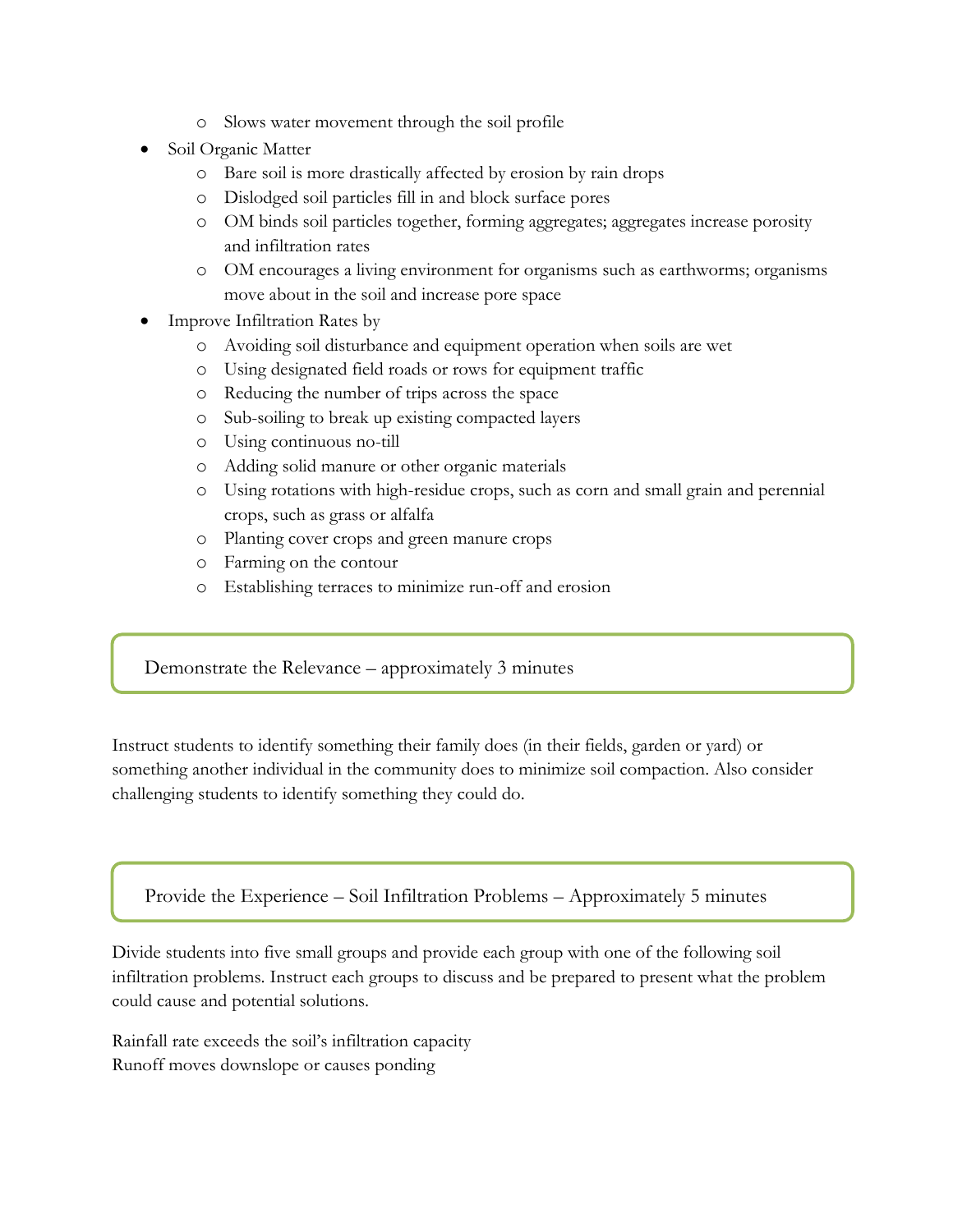Runoff removes nutrients, chemicals and soil Aeration of soil is poor because of slow infiltration and ponding

### Label the Information – Approximately 7 minutes

Instruct small groups to share their thoughts on the results of the problem and their possible solutions.

Fill in with the following information:

- Rainfall rate exceeds the soil's infiltration capacity
	- o Water ponds, causing drowning of plants
- Runoff moves downslope or causes ponding
	- o Erosion results, plants drown
- Runoff removes nutrients, chemicals and soil
	- o Decreases soil productivity, off-site sedimentation of water bodies occurs, water quality diminishes
- Aeration of soil is poor because of slow infiltration and ponding
	- o Poor root function
	- o Poor plant growth
	- o Reduced availability of nutrient to plants
	- o Reduced cycling of nutrients by soil organisms

Demonstrate the Relevance – approximately 4 minutes

Discuss with students how a farmer is economically affected by poor soil infiltration and how consumers are economically affected as well.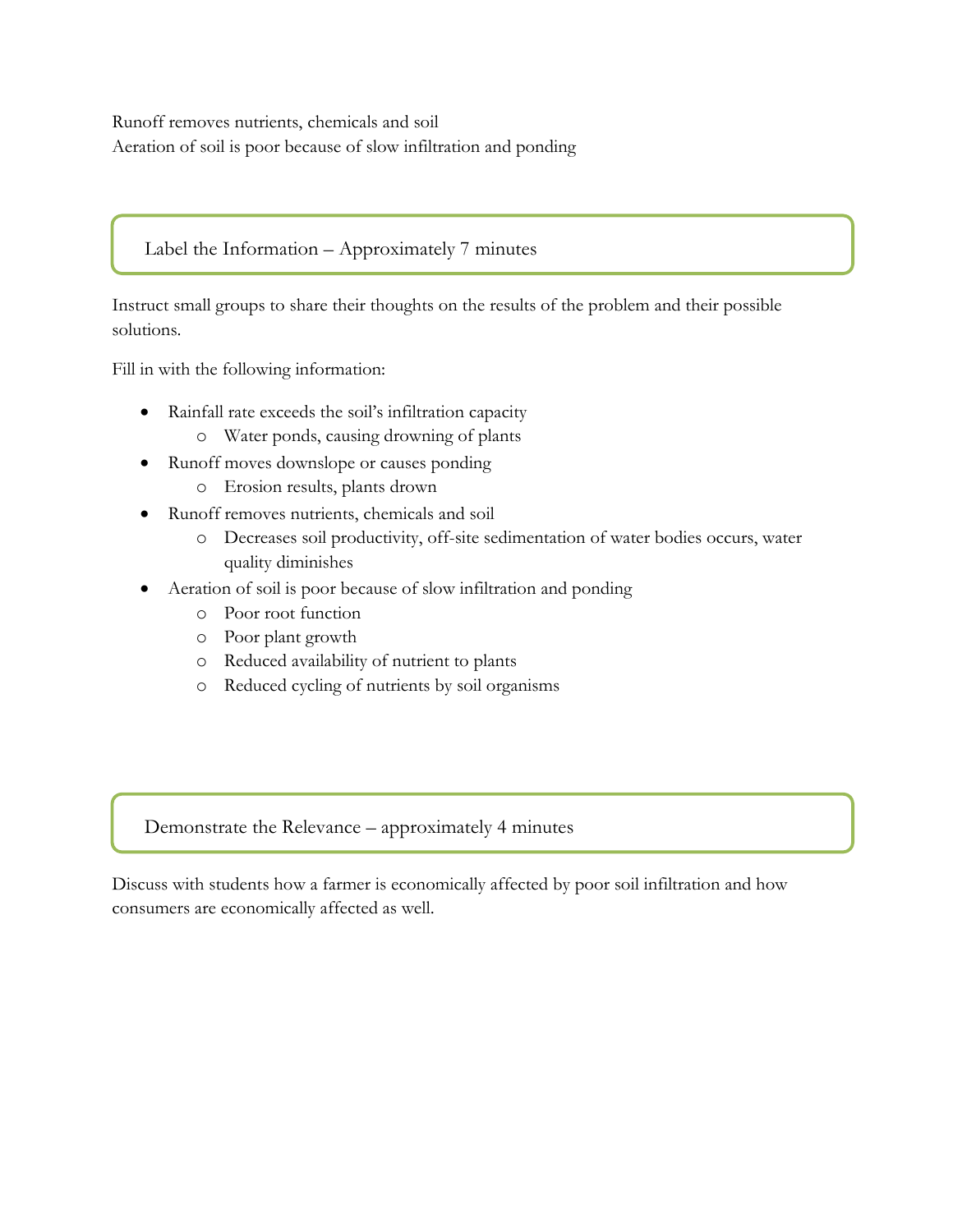Provide the Experience – Measuring and Interpreting Soil Infiltration – Approximately 3 minutes

Review the laboratory scenario with students. Students can find the scenario in their guided notes.

A local farmer recently purchased some recreational ground and plans to turn the space into farm ground. One concern the farmer has is regarding the amount of vehicular traffic that has occurred on the former recreational ground. The worry is that the transportation has negatively affected the ground's ability to infiltrate water.

### Label the Information – Approximately 15 minutes

Review and identify each of the supplies from the soil testing kit that will be used during the lab activity.

- 3-inch-diameter ring
- Plastic driver (mallet)
- Small block of wood
- Plastic wrap
- Plastic bottle marked at 107 mL (for 1 inch of water) or graduated cylinder
- Distilled water or rainwater
- Stopwatch or timer

Review the steps of the laboratory activity and provide any instructions specific to your classroom expectations and time.

#### Demonstrate the Relevance – approximately 25 minutes

See the attached laboratory guided notes for the steps to complete the laboratory. Review the results and analysis steps of the lab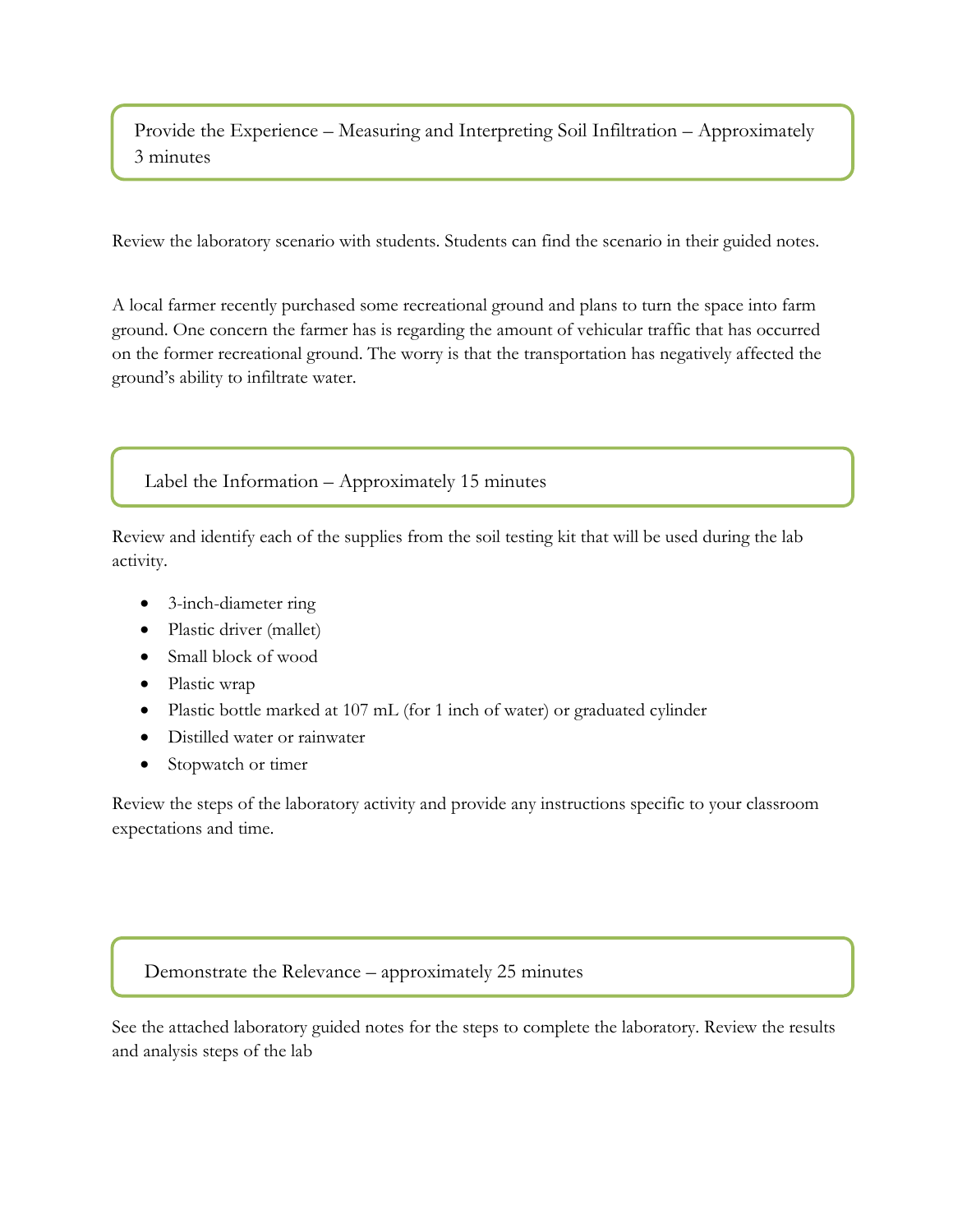Review the Content – Approximately 4 minutes

Review the process students used to test the soil infiltration rates. Discuss how soil infiltration relates to each of the other lab topics covered during the unit.

Celebrate Student Success – Approximately 2 minutes

Congratulate students on their discovery of infiltration rates and their understanding of how infiltration rates relate to other lab topics.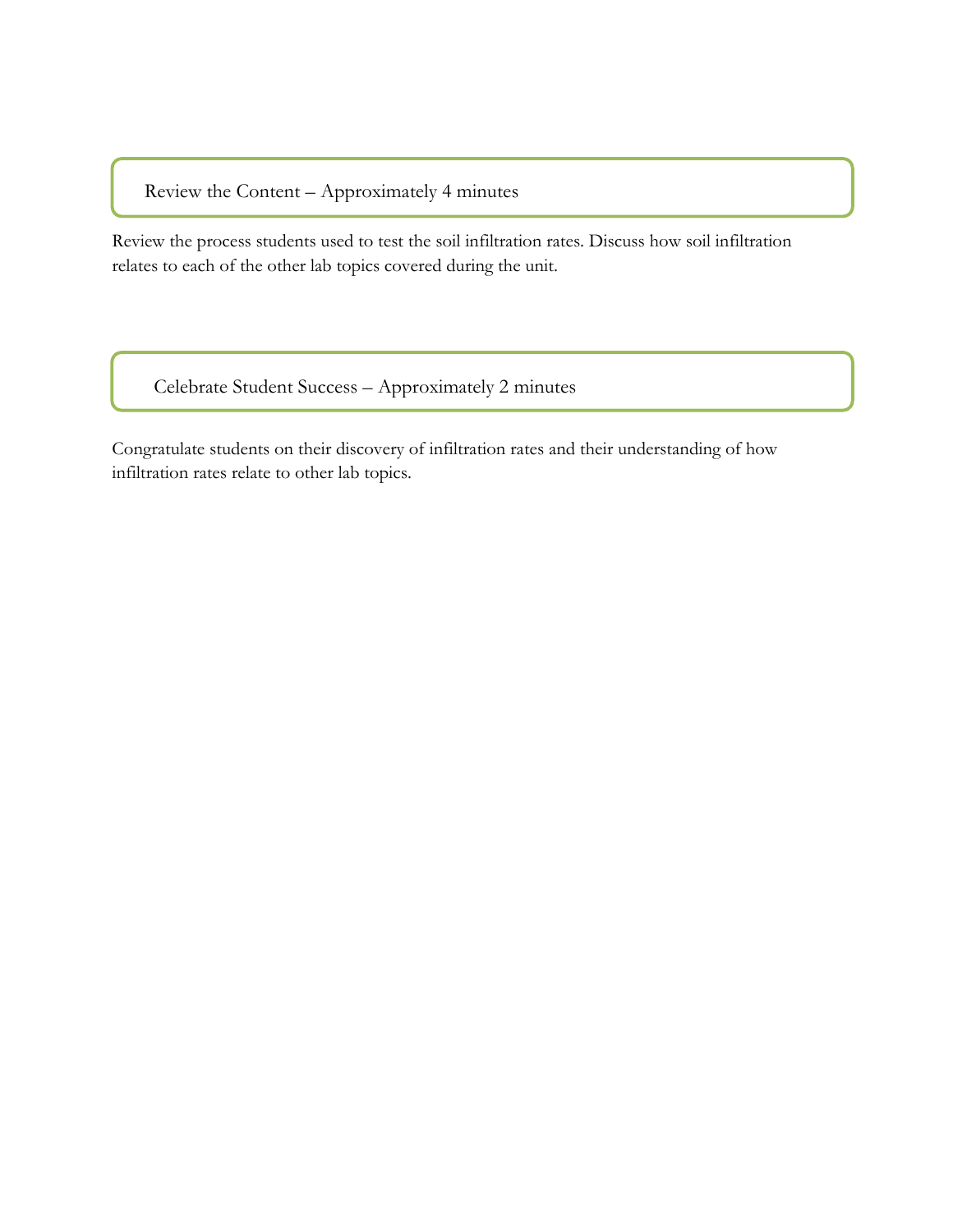# Guided Notes: Soil Infiltration

# **Vocabulary Matching**

Infiltration Rate

Restrictive Layers

Soil Aggregates

Soil Porosity

Steady-State Infiltration

**Inherent Factors Affecting Soil Infiltration**

**Soil Infiltration Management Practices**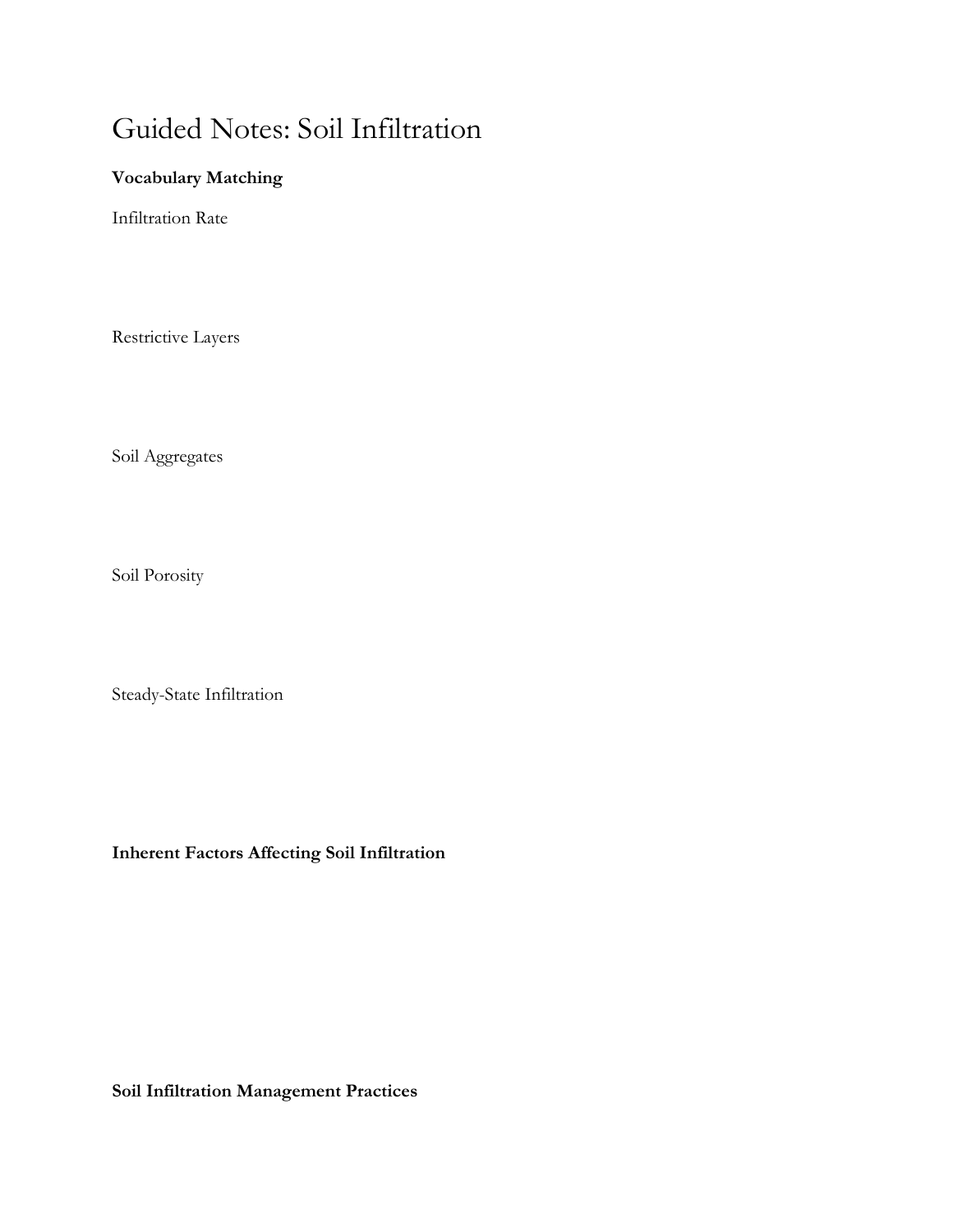Soil crusting

Compaction

Soil Organic Matter

Improve Infiltration Rates by: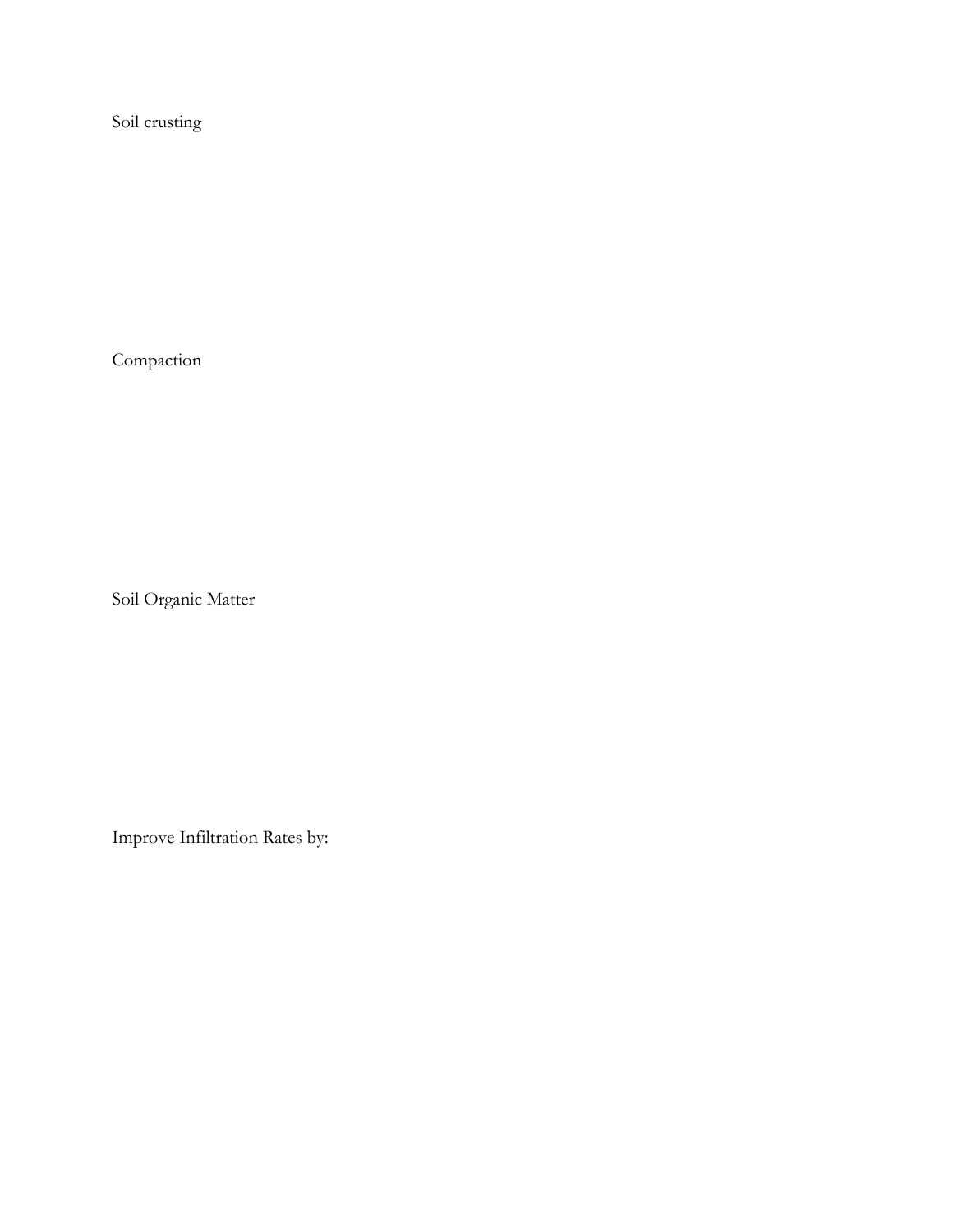## **Problems Associated with Soil Infiltration**

Rainfall rate exceeds the soil's infiltration capacity

Runoff moves downslope or causes ponding

Runoff removes nutrients, chemicals and soil

Aeration of soil is poor because of slow infiltration and ponding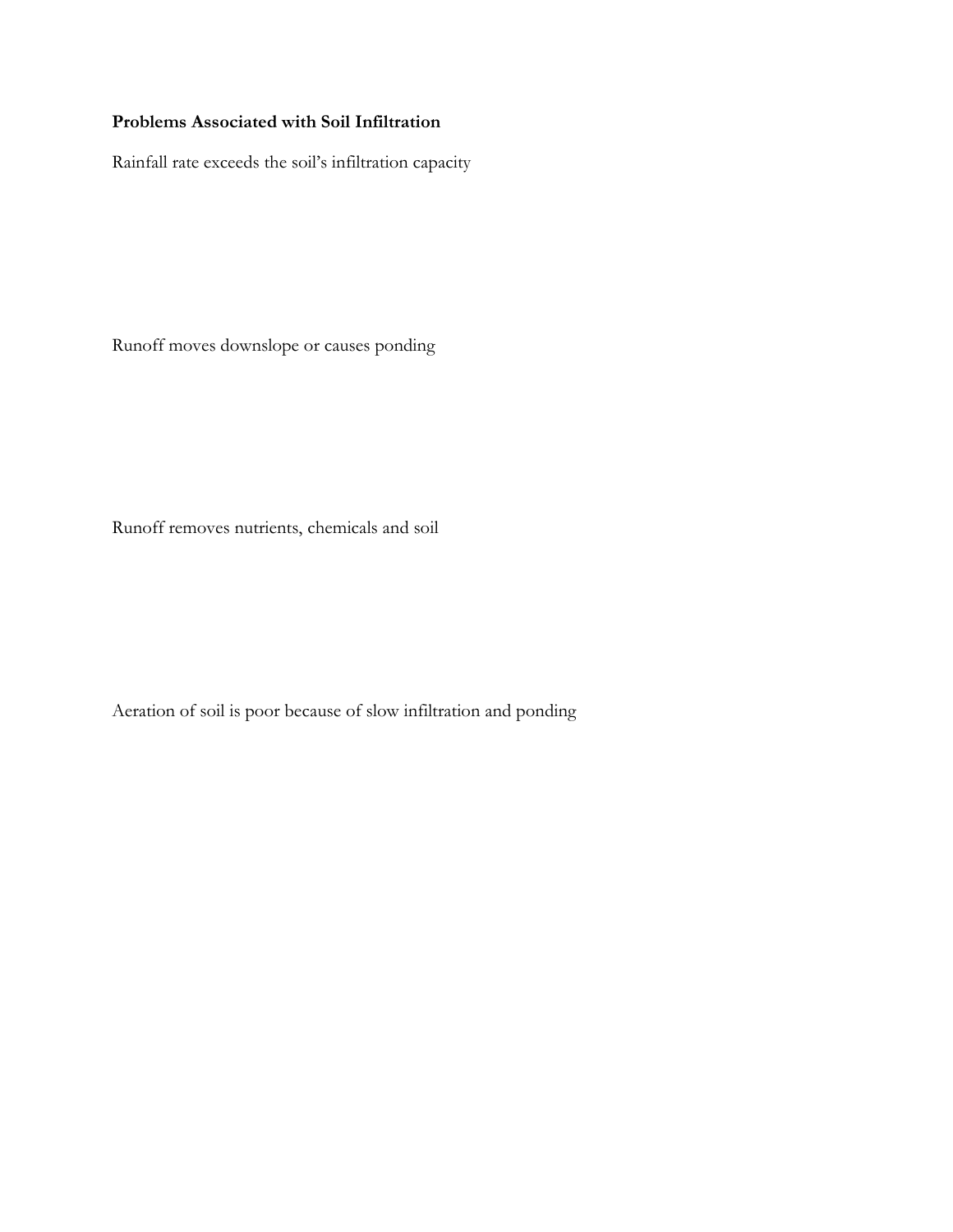# Guided Notes: Soil Infiltration Laboratory

### **Soil Infiltration Scenario**

A local farmer recently purchased some recreational ground and plans to turn the space into farm ground. One concern the farmer has is regarding the amount of vehicular traffic that has occurred on the former recreational ground. The worry is that the transportation has negatively affected the ground's ability to infiltrate water.

### **Laboratory Supplies**

- 3-inch-diameter ring
- Plastic driver (mallet)
- Small block of wood
- Plastic wrap
- Plastic bottle marked at 107 mL (for 1 inch of water) or graduated cylinder
- Distilled water or rainwater
- Stopwatch or timer

## **Laboratory Steps**

Select a test site that provides at least two areas that are under different management. (As an example, in a row crop field, the two areas would be a wheel traffic row and a row without wheel traffic.) If possible, measure the bulk density of each location prior to doing this lab.

Plan to conduct multiple ring measurements since a single ring measurement is only an estimate.

Conduct the test during a time when the surface soil is not unusually dry. Add water to the surface if necessary and allow enough time for the water to soak in prior to conducting the test or conduct the test after rain or irrigation.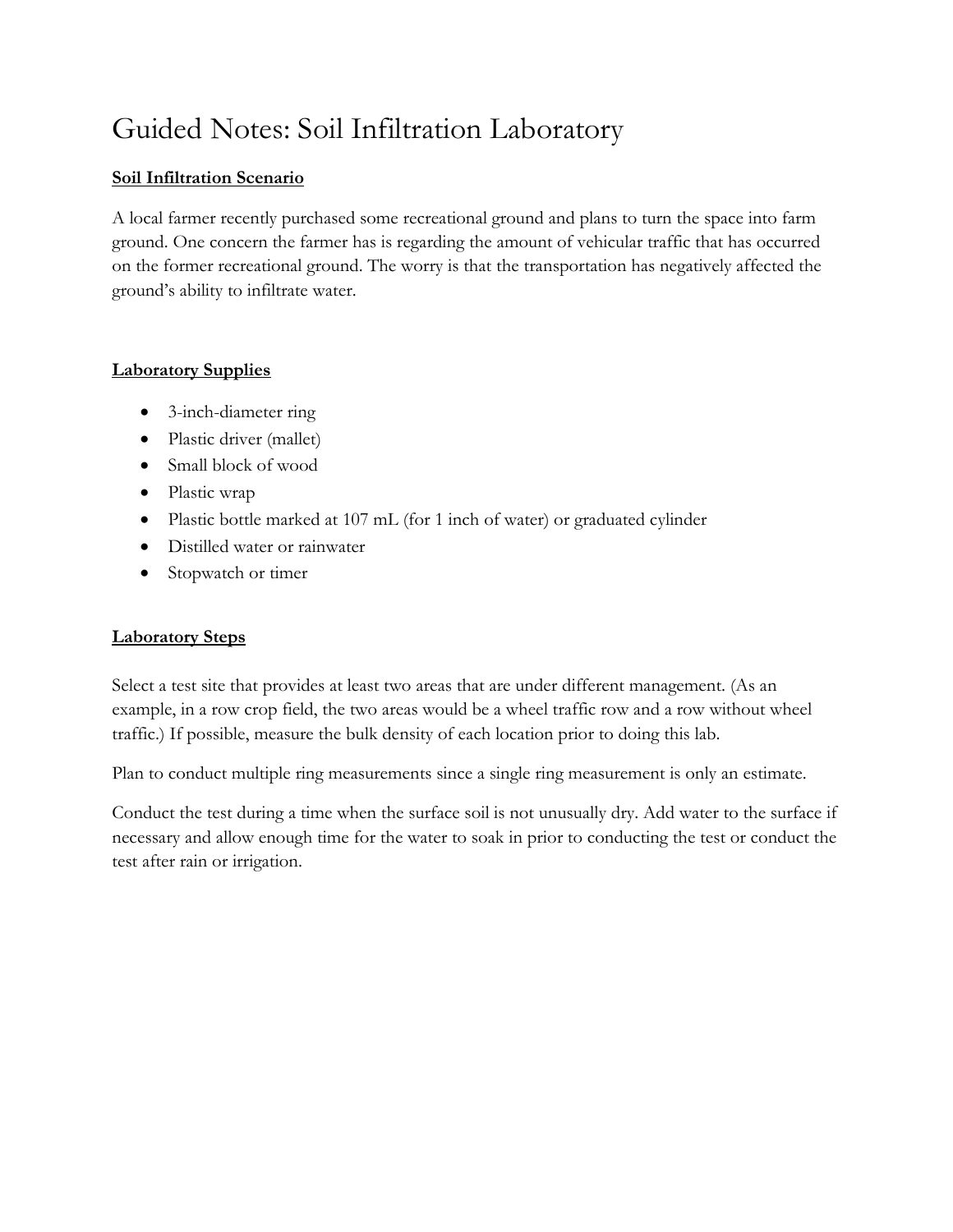#### **Infiltration Test**

- 1. Clear all residue from the soil surface.
- 2. Drive the ring to a depth of three inches using a small sledge and plastic impact driver or block of wood.
- 3. Gently firm the soil around the inside of the ring to avoid any gaps.
- 4. Line the ring with plastic wrap so that it covers the inside of the ring and drapes over the side.
- 5. Pour 107 mL of distilled water or rainwater into the plastic-lined ring.
- 6. Gently pull plastic wrap away.
- 7. Record the time it takes for water to infiltrate soil. Stop time is when the soil is "glistening" from the water.
- 8. Repeat steps 2, 3 and 4 with another inch of water to estimate steady-state infiltration.
- 9. Record results in Table 1.
- 10. The ring can be removed with soil intact for use indoors in the respiration test and/or bulk density test. Consult with your teacher.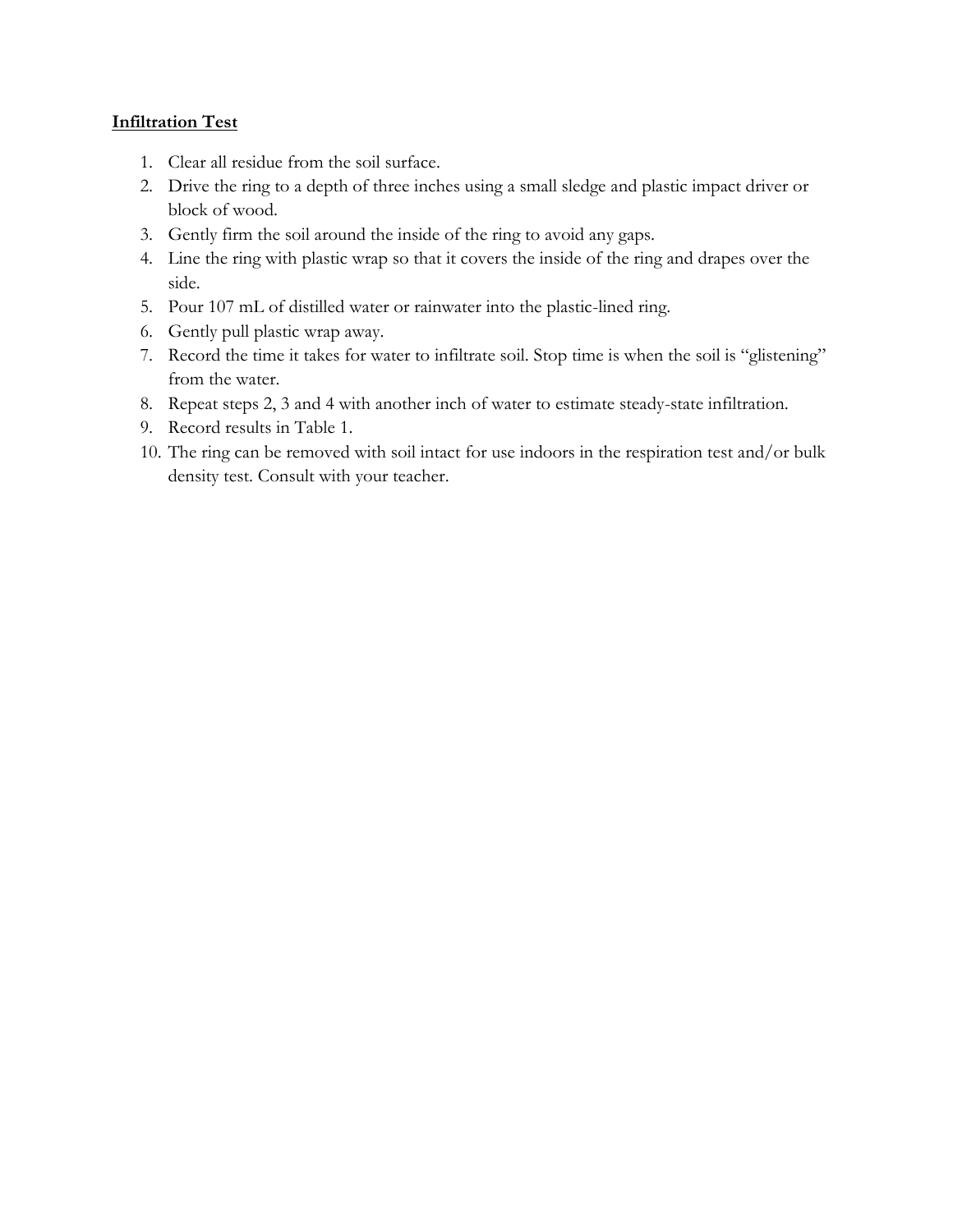# **Table 1. Infiltration data sheet**

| Location | Soil    | First Inch of |                      | First        | Infiltration | Second Inch |      | Date:        |         |
|----------|---------|---------------|----------------------|--------------|--------------|-------------|------|--------------|---------|
|          | Texture | Water         |                      | Infiltration | Rate         | of Water    |      |              |         |
|          |         |               |                      | Time         | (in/hr)      |             |      |              |         |
|          |         |               |                      | (minutes)    |              |             |      |              |         |
|          |         |               |                      |              |              |             |      |              |         |
|          |         | Start         | $\operatorname{End}$ |              |              | Start       | End  | Second       | Steady  |
|          |         | Time          | Time                 |              |              | Time        | Time | Infiltration | State   |
|          |         |               |                      |              |              |             |      | Time         | (in/hr) |
|          |         |               |                      |              |              |             |      | (minutes)    |         |
|          |         |               |                      |              |              |             |      |              |         |
|          |         |               |                      |              |              |             |      |              |         |
|          |         |               |                      |              |              |             |      |              |         |
|          |         |               |                      |              |              |             |      |              |         |
|          |         |               |                      |              |              |             |      |              |         |
|          |         |               |                      |              |              |             |      |              |         |
|          |         |               |                      |              |              |             |      |              |         |
|          |         |               |                      |              |              |             |      |              |         |
|          |         |               |                      |              |              |             |      |              |         |
|          |         |               |                      |              |              |             |      |              |         |
|          |         |               |                      |              |              |             |      |              |         |
|          |         |               |                      |              |              |             |      |              |         |
|          |         |               |                      |              |              |             |      |              |         |
|          |         |               |                      |              |              |             |      |              |         |
|          |         |               |                      |              |              |             |      |              |         |
|          |         |               |                      |              |              |             |      |              |         |
|          |         |               |                      |              |              |             |      |              |         |
|          |         |               |                      |              |              |             |      |              |         |
|          |         |               |                      |              |              |             |      |              |         |